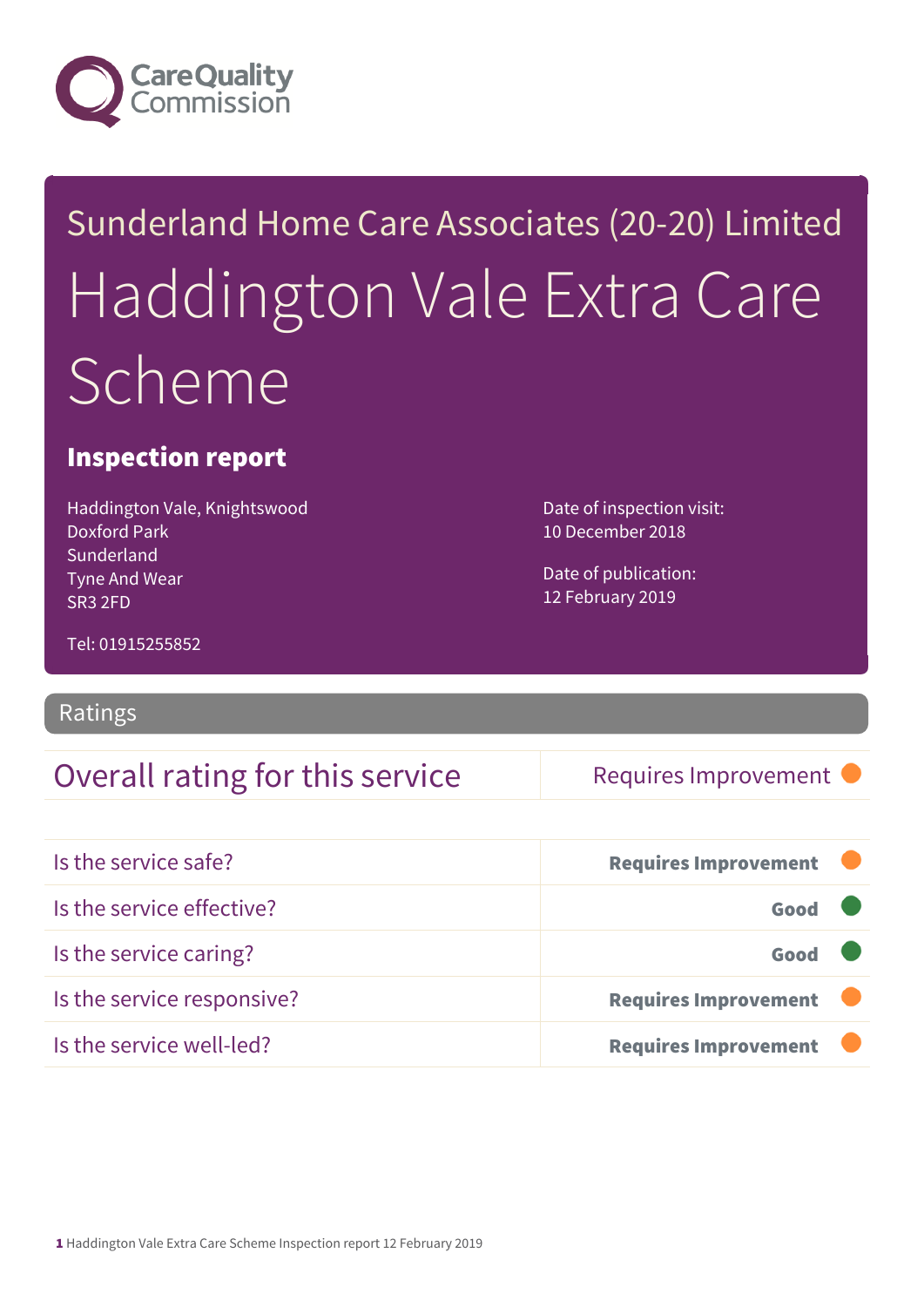#### Summary of findings

#### Overall summary

The inspection took place on 10 December 2018 and was announced. We last inspected the service on 2 and 6 October 2017. We found the provider had breached the regulations relating to safe care and treatment, person-centred care, need for consent and good governance. We rated the home as requires improvement.

Following the last inspection, we asked the provider to complete an action plan to show what they would do and by when to improve the key questions; is the service safe, effective, caring, responsive and well-led, to at least good.

During this inspection we noted improvements had been made and the provider was now meeting the requirements of the regulations. For example, improvements had been made to medicines management and risk assessments contained more information than previously. However, we noted risk assessments would benefit from more detailed information about the measures required to mitigate risks. The provider had implemented systems to support staff when making Mental Capacity Act (MCA) assessments. We have made a recommendation about this as, although staff followed the correct process, the decisions considered were not always relevant. Improvements had also been made to the quality assurance processes.

This service provides care and support to people living in specialist 'extra care' housing. Extra care housing is purpose-built or adapted single household accommodation in a shared site or building. The accommodation is rented, and is the occupant's own home. People's care and housing are provided under separate contractual agreements. CQC does not regulate premises used for extra care housing; this inspection looked at people's personal care and support service.

Not everyone using Haddington Vale receives regulated activity; CQC only inspects the service being received by people provided with 'personal care'; help with tasks related to personal hygiene and eating. Where they do we also take into account any wider social care provided.

The service had a registered manager. A registered manager is a person who has registered with the Care Quality Commission to manage the service. Like registered providers, they are 'registered persons'. Registered persons have legal responsibility for meeting the requirements in the Health and Social Care Act 2008 and associated Regulations about how the service is run.

People said they were very well cared for and told us the staff were kind, considerate and caring. Care records provided staff with a summary of people's preferences.

People and staff told us Haddington Vale was a safe place to live.

Staff had a good understanding of both safeguarding and the provider's whistle blowing procedure. They told us they hadn't needed to use the procedure but wouldn't hesitate to do so if required.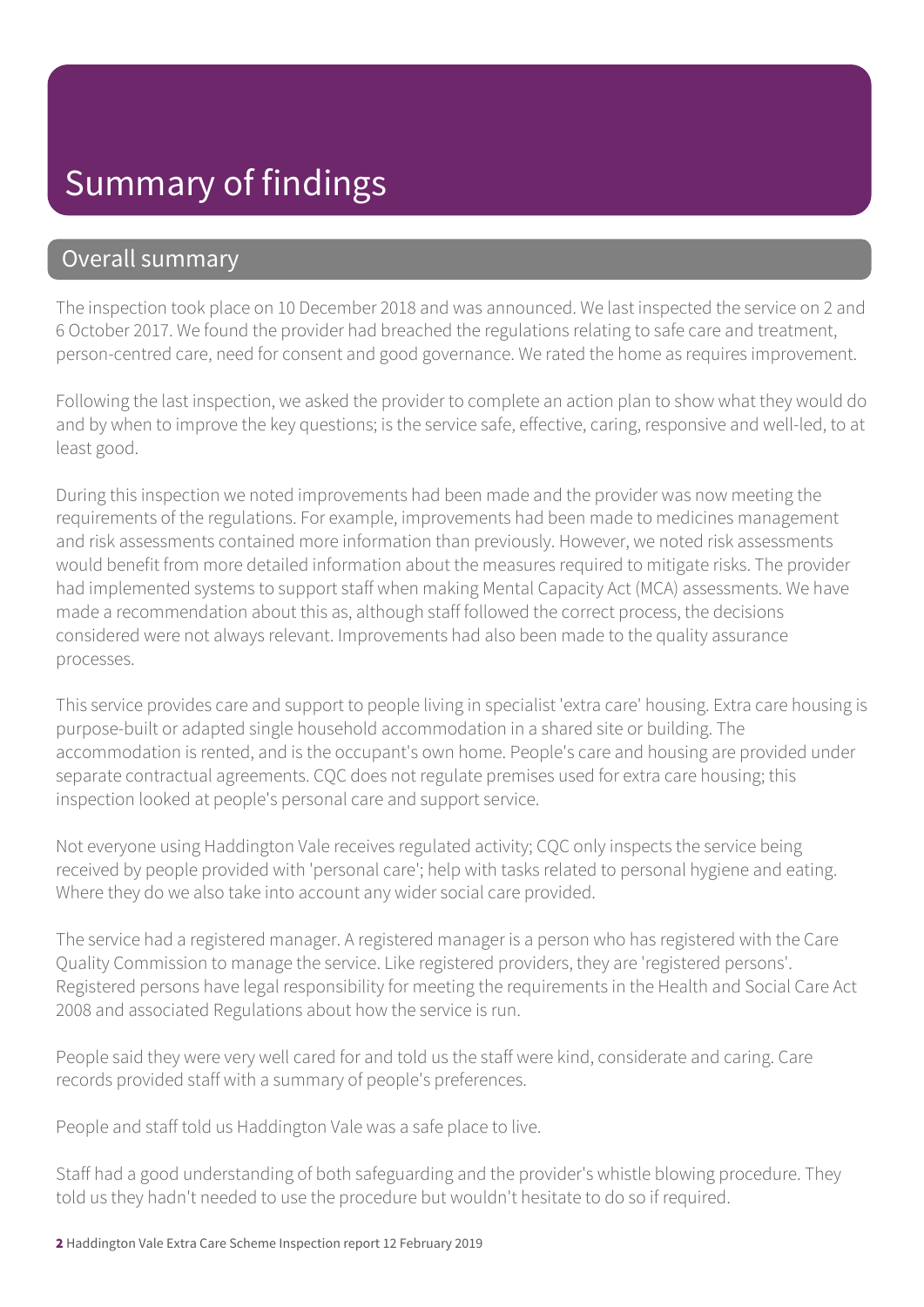Staffing levels were sufficient to meet people's needs. People told us staff were very reliable and responded to their needs well.

There were robust recruitment procedures to ensure new staff were suitable to work at the service.

Incidents and accidents had been logged, with details recorded of the action taken to keep people safe. These were monitored to identify any trends.

People were supported to have maximum choice and control of their lives and staff supported them in the least restrictive way possible; the policies and systems in the service supported this practice.

Current care plan audits were infrequent which presented as risk issues would not be addressed quickly.

Staff were well supported and received the training they needed. Records confirmed supervisions, appraisals and training were up to date. The provider made resources available for the training and development of staff.

People were supported to meet their nutritional needs as required. Where necessary, staff supported people to attend healthcare appointments.

The service user guide provided details of important information, such as the availability of advocacy services and the provider's complaint procedure. This was made available to all people when they moved into the service.

Some people had specific healthcare conditions, such as diabetes. The associated care plans lacked the depth of information to clearly describe how staff should support people to manage these conditions. People told us they had been involved in developing their care plans.

Staff supported people to access activities to help avoid social isolation. This included supporting people to access their local community and arranging events within the service.

People had the opportunity to discuss their end of life care wishes. Where people had specific requests, these were included in their care plans.

Although people gave positive feedback, they knew how to raise concerns if needed.

The provider consulted and engaged with people and staff to gather their views about the service.

The provider was submitting statutory notifications for significant evets as required.

Although governance arrangements were mostly effective, care plan audits were infrequent. We noted there was positive collaboration between the provider, commissioners and the housing provider.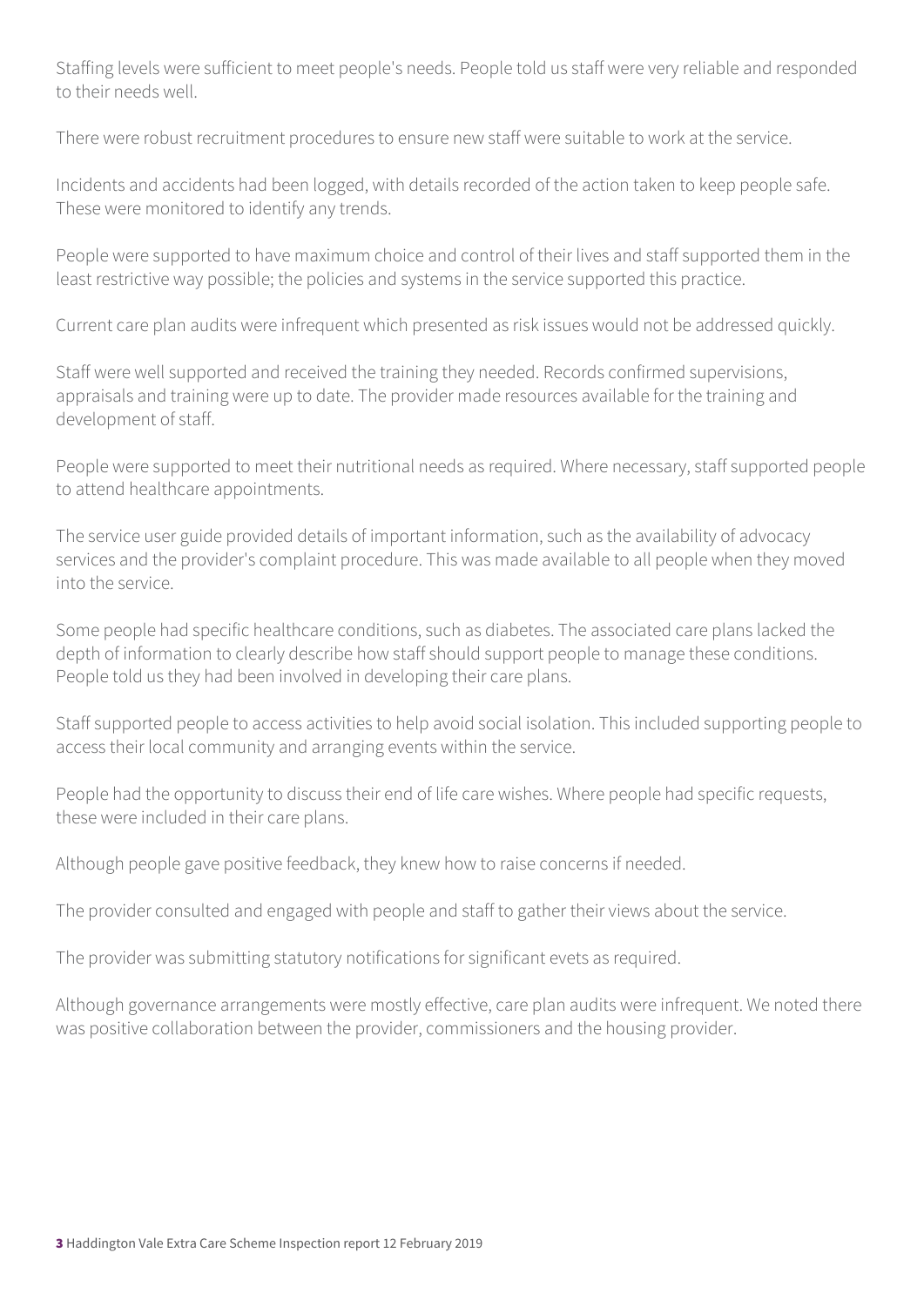#### The five questions we ask about services and what we found

We always ask the following five questions of services.

| Is the service safe?                                                                                                                                  | <b>Requires Improvement</b> |
|-------------------------------------------------------------------------------------------------------------------------------------------------------|-----------------------------|
| The service was not always safe.                                                                                                                      |                             |
| Improvements had been made to medicines management and<br>risk management. Risk assessments were completed but<br>required more detailed information. |                             |
| People and staff said the service was safe.                                                                                                           |                             |
| Staff knew about safeguarding and the whistle blowing<br>procedure, including how to report concerns.                                                 |                             |
| Staff were consistent and reliable. New staff were recruited<br>safely.                                                                               |                             |
| Incidents and accidents were investigated and monitored.                                                                                              |                             |
| Is the service effective?                                                                                                                             | Good                        |
| The service was effective.                                                                                                                            |                             |
| We have made a recommendation to improve the application of<br>the Mental Capacity Act. People were supported to make<br>decisions and choices.       |                             |
| People's needs had been assessed.                                                                                                                     |                             |
| Staff were supported well and received the training they needed.                                                                                      |                             |
| Staff supported people with their nutritional and healthcare<br>needs.                                                                                |                             |
| Is the service caring?                                                                                                                                | Good                        |
| The service was caring.                                                                                                                               |                             |
| People and relatives gave positive feedback about the care<br>provided.                                                                               |                             |
| People were treated with dignity and respect.                                                                                                         |                             |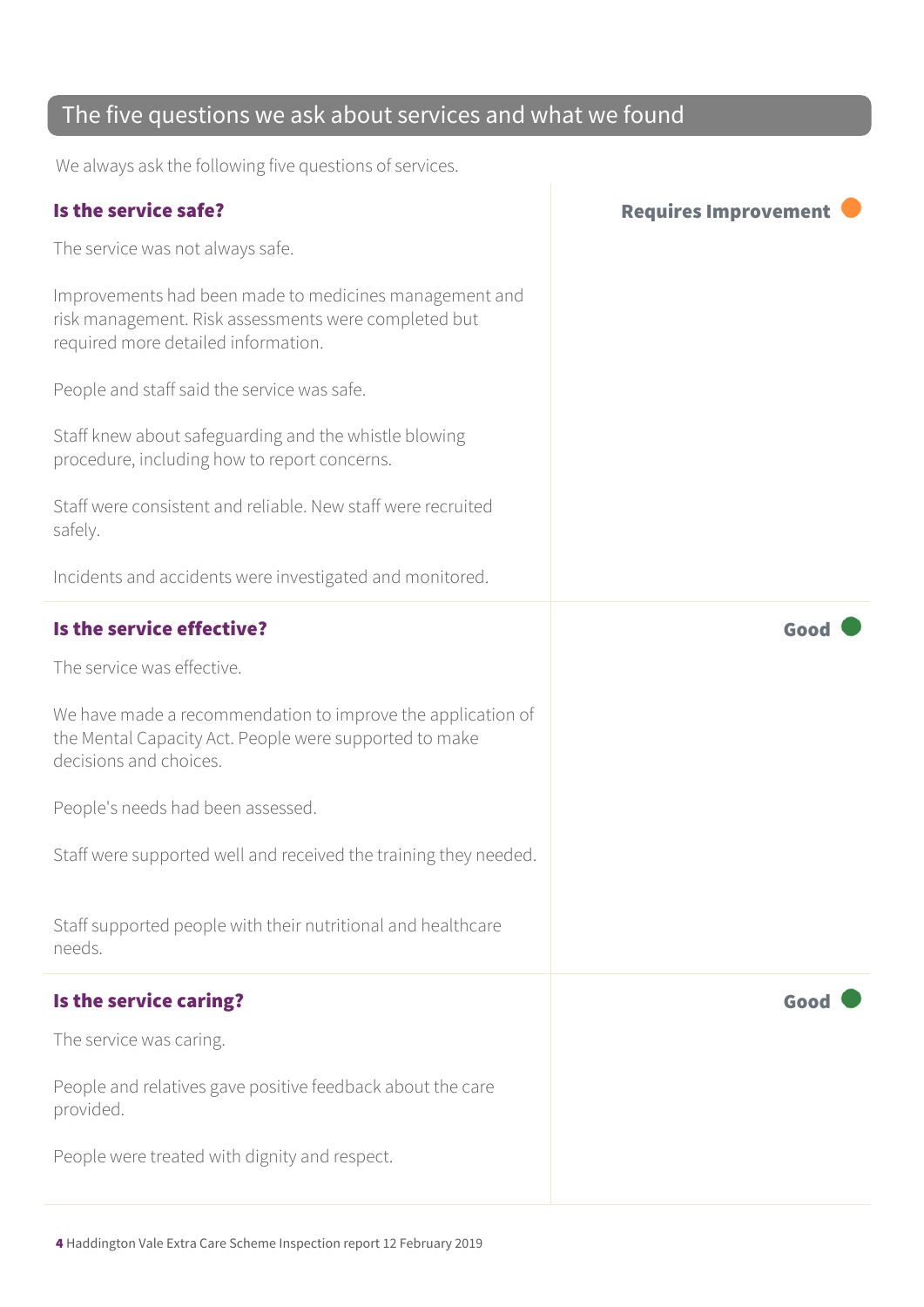| Staff supported people to be as independent as possible.                                     |                             |
|----------------------------------------------------------------------------------------------|-----------------------------|
| Is the service responsive?                                                                   | <b>Requires Improvement</b> |
| The service was not always responsive.                                                       |                             |
| Most care plans were person centred and reviewed consistently<br>to keep them up-to-date.    |                             |
| Some care plans for complex needs lacked detail or were not in<br>place.                     |                             |
| People gave only positive feedback about the service.                                        |                             |
| There had been no complaints made about the service.                                         |                             |
|                                                                                              |                             |
| Is the service well-led?                                                                     | <b>Requires Improvement</b> |
| The service was not always well-led.                                                         |                             |
| Care plan audits were infrequent and had not addressed some<br>inaccuracies in care records. |                             |
| Other quality assurance checks were effective.                                               |                             |
| There were opportunities for people and staff to give feedback.                              |                             |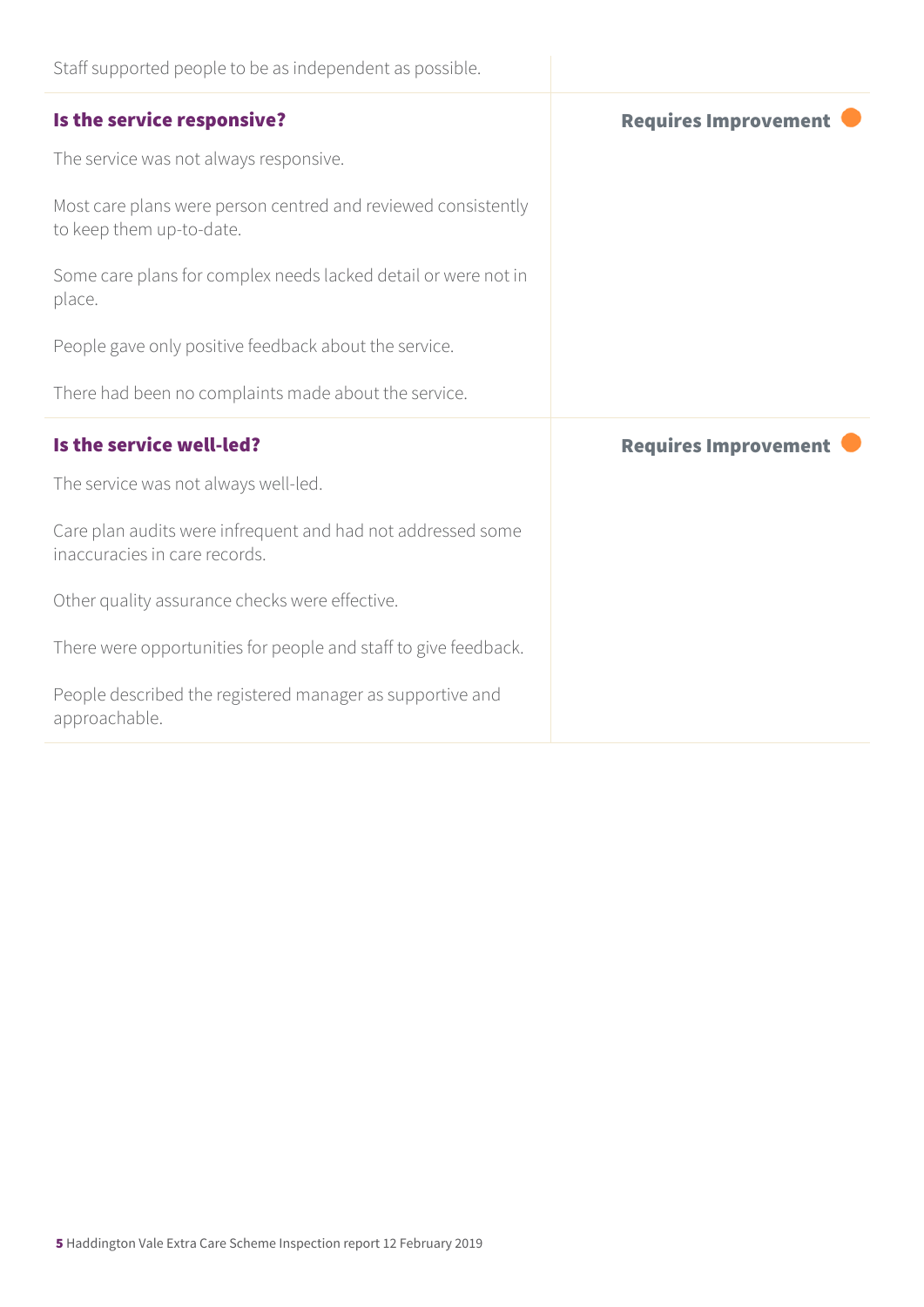

# Haddington Vale Extra Care Scheme

Detailed findings

## Background to this inspection

We carried out this inspection under Section 60 of the Health and Social Care Act 2008 as part of our regulatory functions. This inspection was planned to check whether the provider is meeting the legal requirements and regulations associated with the Health and Social Care Act 2008, to look at the overall quality of the service, and to provide a rating for the service under the Care Act 2014.

This inspection took place on 10 December 2018 and was announced. We gave the service 48 hours' notice of the inspection visit because it is an extra care scheme providing personal care. We needed to be sure the registered manager would be available.

One inspector and an inspection manager carried out this inspection.

We used information the provider sent us in the Provider Information Return. This is information we require providers to send us at least once annually to give some key information about the service, what the service does well and improvements they plan to make. Before the inspection we reviewed the information in the PIR as well as all the information we held about the service, this included notifications of significant changes or events.

Prior to the inspection we contacted external commissioners of the service from the local authority and the Clinical Commissioning Group (CCG), as well as the local authority safeguarding team and the local Healthwatch. We used their feedback during the planning of this inspection.

During our inspection we spoke with five people and two relatives. We spoke with a range of staff including the registered manager, a manager, the training manager, the compliance officer and three care workers. We reviewed a range of records including four people's care records, medicine records, five staff files, training records and other records relating to the quality and safety of the service.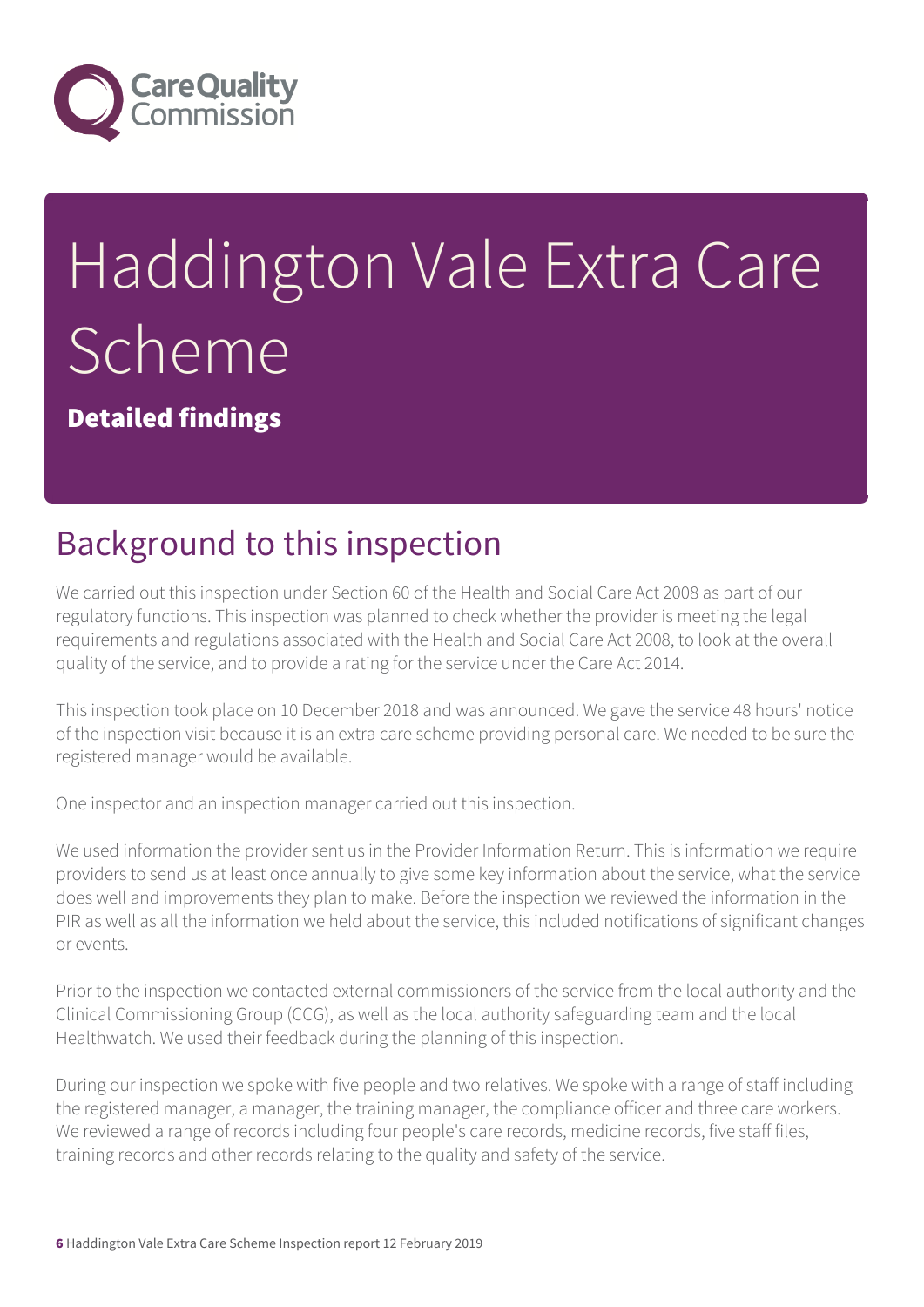#### Is the service safe?

## Our findings

When we last inspected Haddington Vale Extra Care Scheme, we found the provider had breached the regulation relating to safe care and treatment. This was because identified risks were not assessed and managed appropriately. Medicines were not managed safely. For example, when required protocols were not available to guide staff on when to administer these medicines.

The provider also told us they would act to meet the requirements of the regulations. This included introducing more robust systems for jointly assessing risk with people and their representatives. Regular audits were to be completed to check these were completed consistently. We found these changes had been implemented. Where potential risks were identified, a risk assessment was carried out. These were reviewed regularly to reflect people's changing needs. For example, where people had specific needs or medical conditions. These described symptoms and the impact on the person. However, information about the measures needed to minimise these risks was brief. We concluded from viewing risk assessments that more detailed information was required about how to mitigate potential risks to people's safety.

Whilst planning for this inspection we noted the action plan the provider submitted after the last inspection did not refer to how they intended to improve medicines management. However, when we inspected we found improvements had been made and medicines were now managed safely. Staff had completed training to ensure they had the skills to administer medicines appropriately. Accurate records were maintained to show which medicines staff had given to people. Care plans described how people wanted to be supported with taking their medicines. One person commented, "They [staff] make sure I take my tablets."

People told us the service was a safe place to live. Comments included, "I do feel safe here, I feel secure", "I am very safe. They are there when you want them" and "You are very safe in here."

Staff also felt the service was safe. One staff member said, "It is very safe. I wouldn't have a problem putting family here. There is always somebody at hand." Another staff member told us, "It is safe, everything is safe."

Staff had a good knowledge of safeguarding and the whistle blowing procedure. They confirmed they hadn't previously needed to raise concerns but would not hesitate to do so if needed. One staff member said, "I would definitely use it [if needed]."

Previous safeguarding concerns had been dealt with effectively. Referrals had been made to the local authority safeguarding team and a thorough investigation completed. A quarterly safeguarding audit was completed. This was used to look for trends and to identify lessons learnt. For example, a previous audit identified errors in recording. As a result, additional quality checks had been established to ensure documents were completed correctly.

People received support from a reliable and consistent staff team based on-site. One person told us, "I just press my buzzer and someone is there. They are always on time. If there is an emergency they let you know."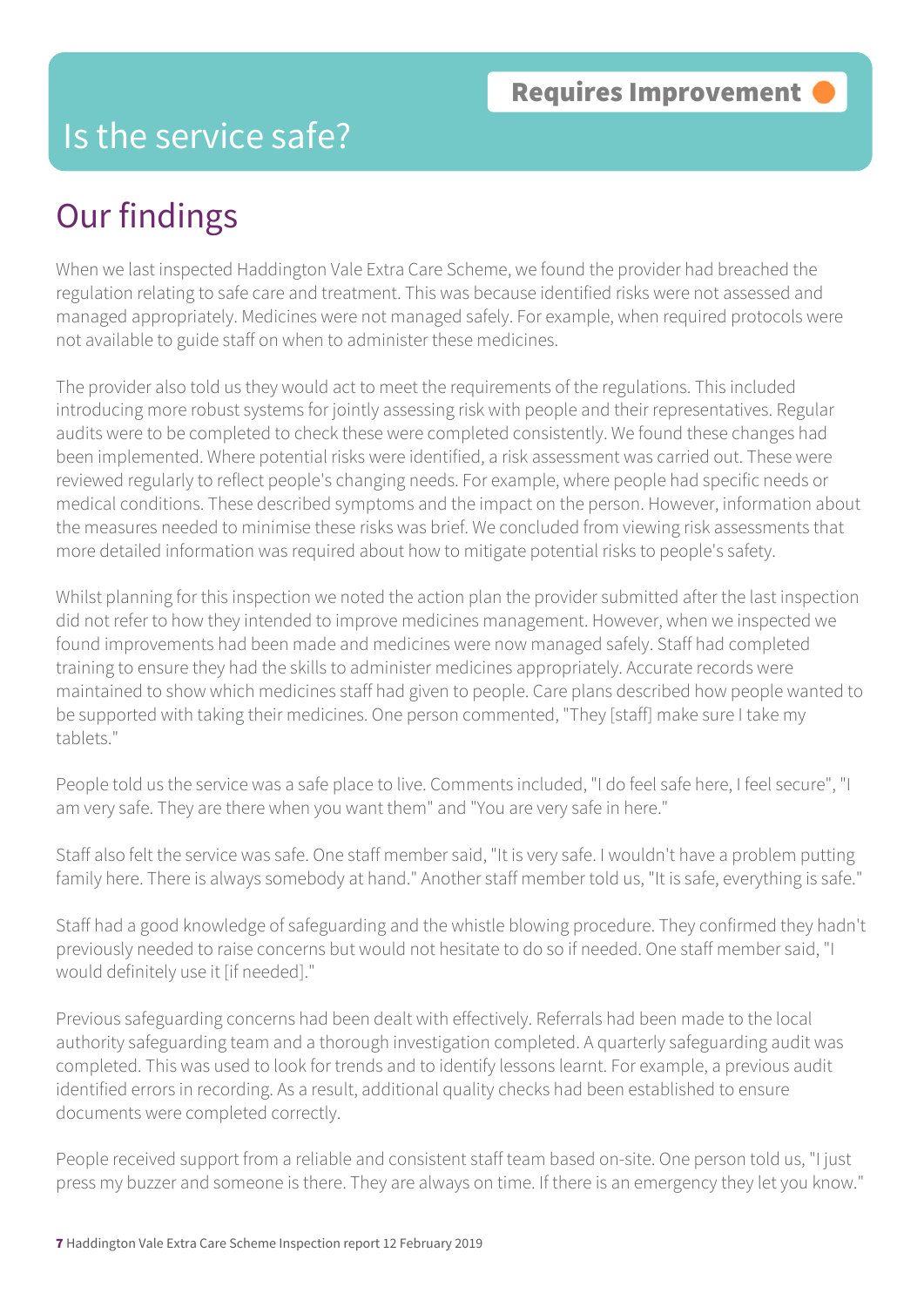Another person said, "They come straightaway, I never wait long." A third person commented, "When I pressed my bracelet [nurse call] they were here in less than two minutes."

The provider had effective procedures for recruiting new staff safely. This included carrying out preemployment checks such as receiving references and checks with the disclosure and barring service (DBS). DBS checks are carried out to confirm whether prospective new staff had a criminal record or were barred from working with vulnerable people.

Accidents and incidents were logged and investigated with action taken to keep people safe. A quarterly accident and incidents audited was completed to check robust action had been taken to keep people safe.

The provider had policies and procedures for promoting best practice in relation to infection control. Cleanliness in communal areas was at a high standard when we visited.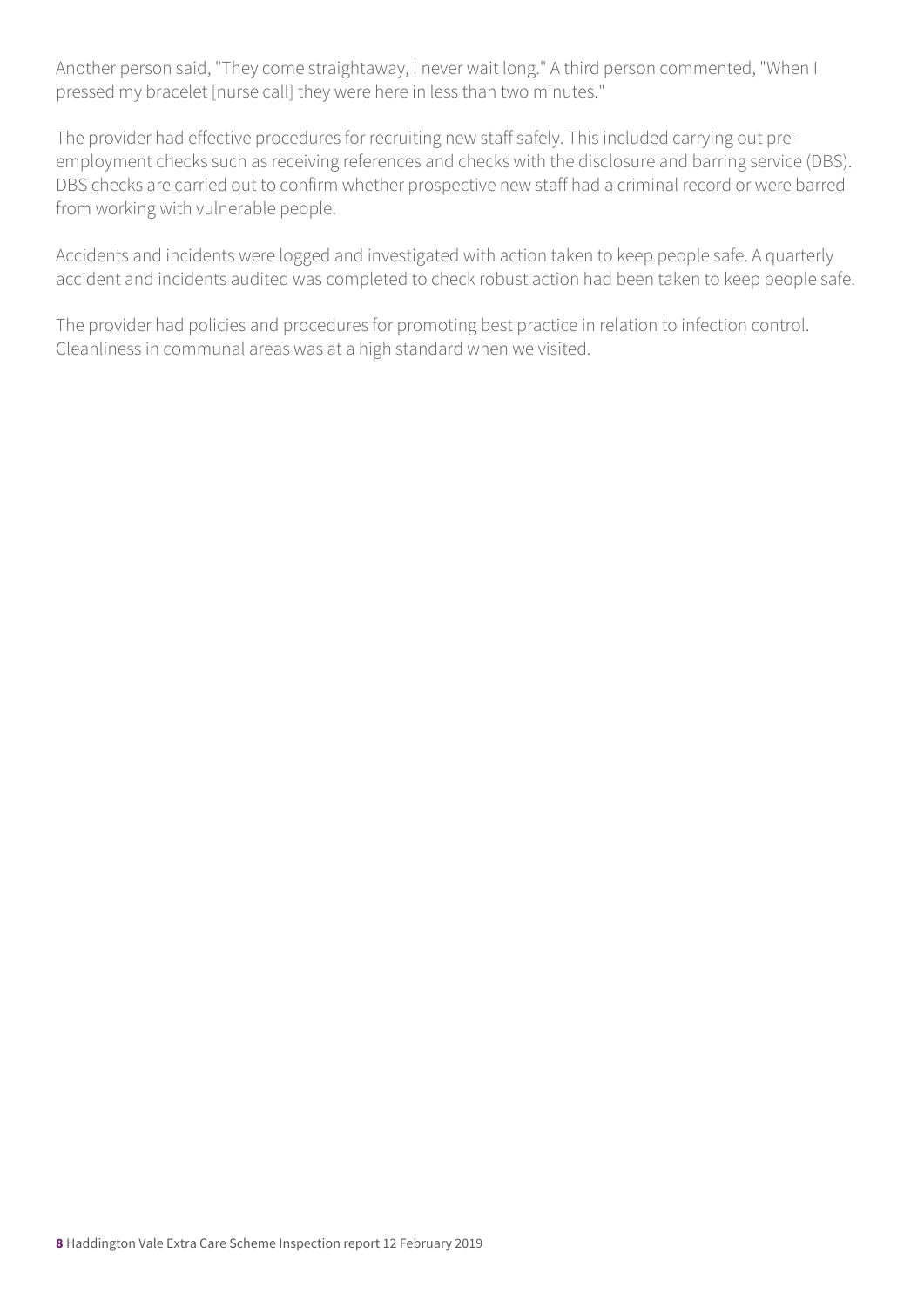#### Is the service effective?

## Our findings

When we last inspected Haddington Vale Extra Care Scheme we found the provider had breached the regulation relating to the need for consent. This was because there was no evidence of MCA assessments and subsequent 'best interests' decisions being carried out for people who lacked capacity to make their own decisions.

The Mental Capacity Act 2005 (MCA) provides a legal framework for making particular decisions on behalf of people who may lack the mental capacity to do so for themselves. The Act requires that, as far as possible, people make their own decisions and are helped to do so when needed. When they lack mental capacity to take particular decisions, any made on their behalf must be in their best interests and as least restrictive as possible".

People can only be deprived of their liberty to receive care and treatment with appropriate legal authority. We checked whether the service was working within the principles of the MCA.

The provider told us they would act to meet the requirements of the MCA. This included working with other agencies to ensure people who lack capacity have their needs met. Care plans and risk assessments would be reviewed to provide clarity about any best interests decisions made on people's behalf.

We found at the time of inspection the service had made significant progress towards complying with the requirements of the MCA. A MCA flowchart had been developed which meant staff followed the correct process when assessing people's capacity to make decisions. We found this had been used for some decisions, such as supporting people with medicines. However, we noted staff were not always assessing the actual decision in question. This sometimes led to conflicting outcomes about the person's mental capacity. For example, one person lacked the mental capacity to take manage their own medicines. However, the decision considered in the MCA assessment was whether they could consent to having support from staff to assist them to take medicines. A decision they had capacity to make. Some other decisions relating to daily living had been assessed in line with the MCA when this wasn't necessary.

We recommend the provider researches the MCA code of practice and updates its practices accordingly.

Staff generally showed a good understanding of people's needs and could tell us they supported people with making their own decisions and choices. Care plans contained information about the best ways to support people with making choices. For example, one person's care plans recognised how a person's capacity could fluctuate and described how staff should support the person at these times.

People's needs had been assessed to identify their care needs. This included discussing any religious, cultural or lifestyle needs and people's preferences.

Staff received good support and had opportunities to access the training they needed. One staff member said, "We have support in all aspects of the work." Records showed training, supervision and appraisals were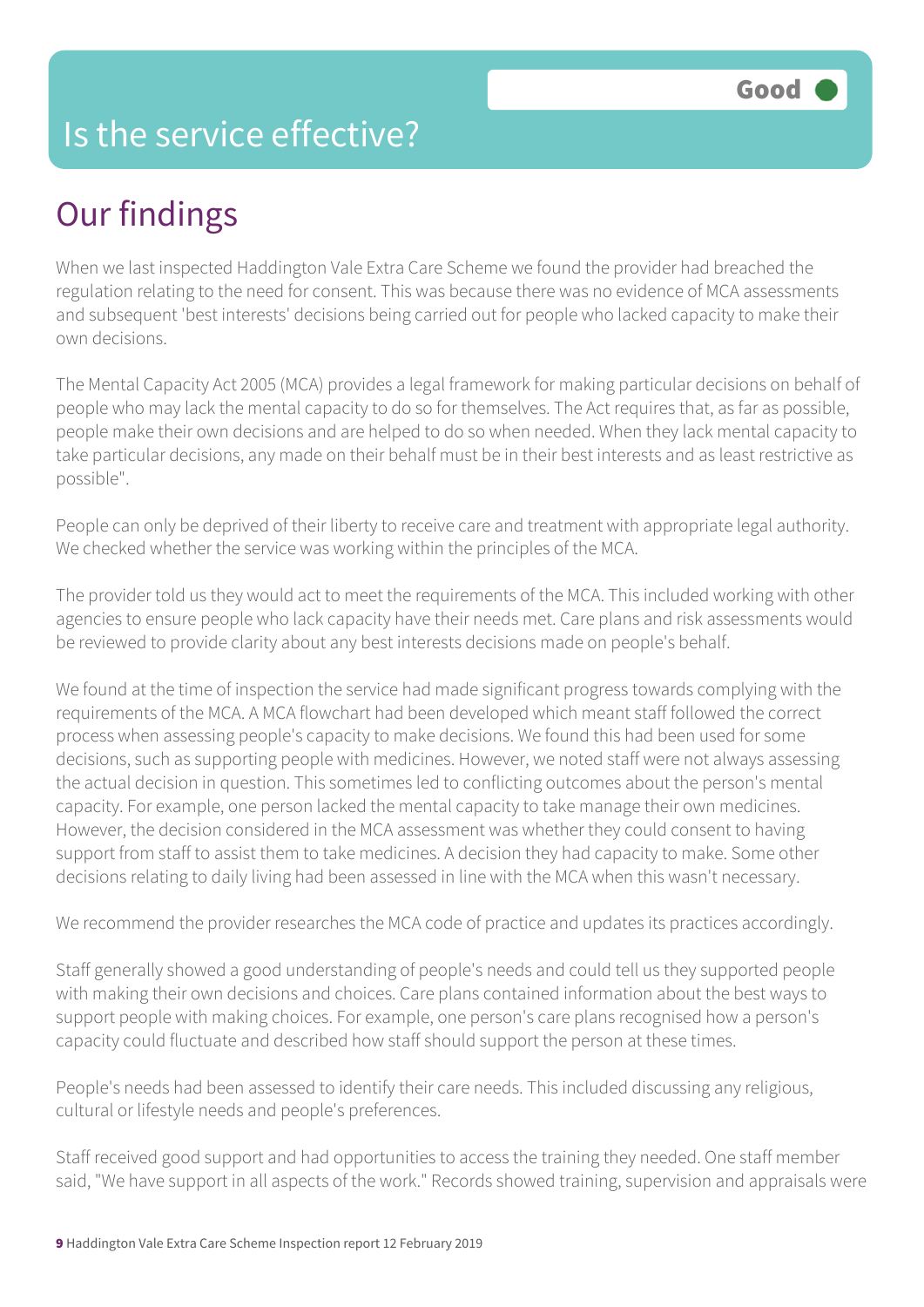up to date when we inspected.

People were supported to have enough to eat and drink in line with their individual needs. One person said, "They do my breakfast. I get to choose [what I want]." Another person commented, "I get plenty to eat. If there is something I don't want [to eat] they give me an alternative."

Care records provided details of other health care professionals involved in people's care including how to contact them. They also showed people had involvement from health and social care professionals when needed.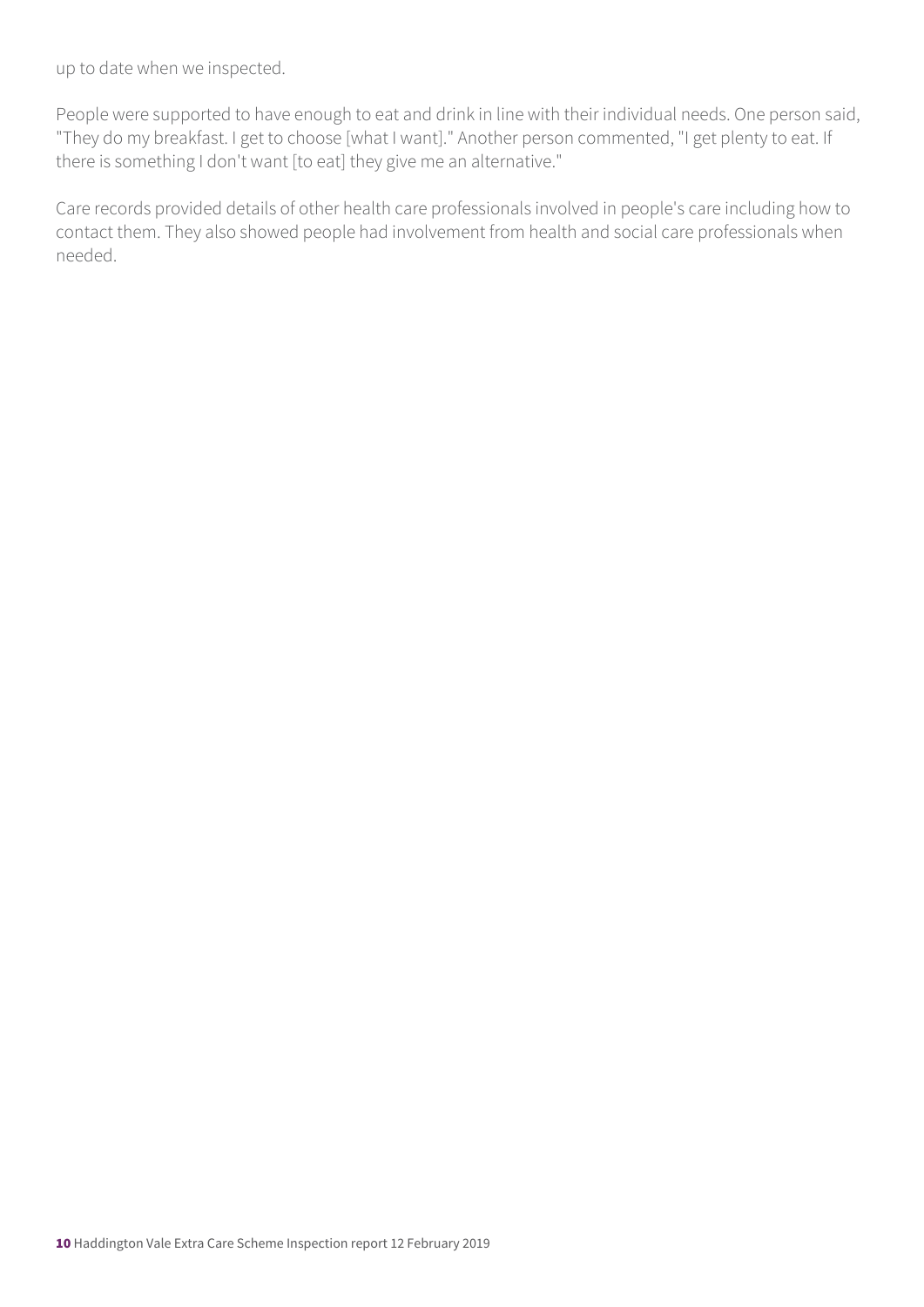#### Is the service caring?

## Our findings

People gave us very positive feedback about their care. They commented, "I think it is excellent. I am much better here than in my bungalow", "It is good, really good", "I would give them all 10 out of 10" and "The care team are brilliant."

Relatives gave us equally positive feedback. One relative commented, "I am very happy with everything. It is just so pleasant, caring. They look after [family member] really well. I can go out and I know [family member] is going to be okay. We couldn't do without them."

People described the care team as kind, considerate and caring. One person said, "They are really good the [staff]. They are just like family. They are so kind and caring. There is not one that I wouldn't invite into my home." Another person told us, "The carers are good. You get a good laugh with them." A third person commented, "They are lovely, I couldn't say a word against any staff here. It is the best thing I ever did coming here."

People were treated with dignity and were enabled to be as independent as possible. Comments included, "Oh yes, I am treated with respect. They are spot on", "To me everybody gets the same amount of attention", "I have a good rapport with them" and "I try and help myself as much as I can." Care plans described the areas where people wanted to retain independence as well those areas where they required support.

Each person had a 'one-page summary' which provided staff with important information about people's priorities. This included details of things that were important to people and their personal qualities. They also had a brief life history with details of their background, early life and family. This is important to help gain a better understanding of people's needs and preferences.

Information about the right to have an independent advocate was included in the service user guide. This was given to each person when they moved into the service.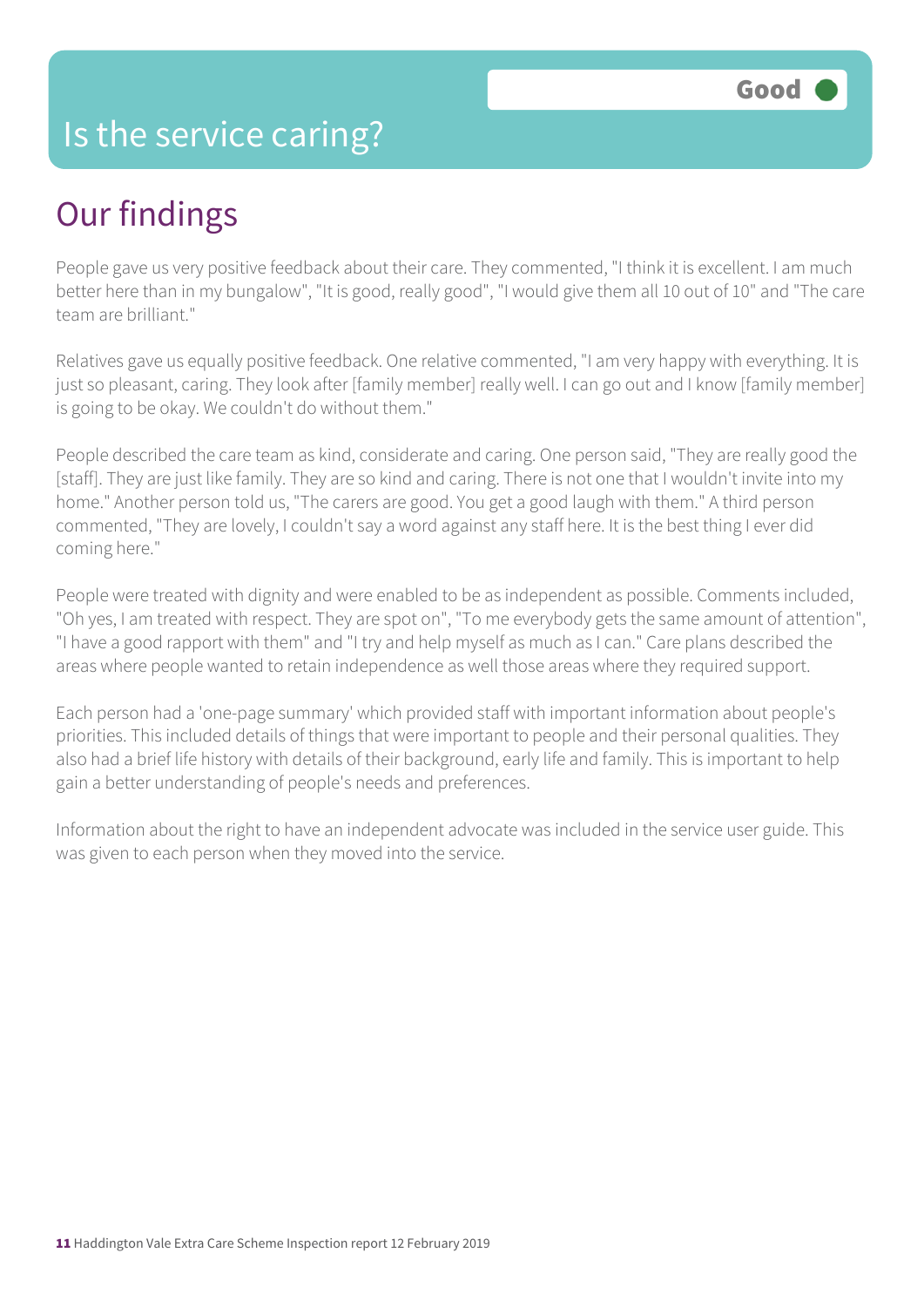#### Is the service responsive?

## Our findings

When we last inspected Haddington Vale Extra Care Scheme we found the provider had breached the regulation relating to person-centred care. This was because care plans lacked information about the support people needed or their preferences, it was unclear which people had a valid Do Not Attempt Cardiopulmonary Resuscitation (DNACPR).

The provider told us they would act to meet the requirements of the regulations. This included reviewing all care plans to ensure they included clear information of how care and support was provided in line with people's preferences, additional training for staff completing care plans and amending the paperwork to reflect people's involvement.

The provider had made progress to improve care plans. Most people's care plans now contained sufficient information to guide staff as to the care people wanted and needed. They described what care was needed at each planned call. There was an emphasis within the care plans about people's preferences, gaining consent and promoting independence.

Some people had more complex needs linked to specific medical diagnoses. Although, these were referenced in care plans, they did not clearly specify how staff should support people. For example, one person, living with dementia, experienced agitation at times. Their care plan advised staff to offer reassurance and divert the person's attention if they became distressed. The care plan did not identify any triggers to help staff identify the person may becoming distressed or the most effective strategies to support the person. Other people had medical conditions such as diabetes but no care plans to describe the support staff should provide and what to do in an emergency.

People said staff responded well to meet their needs. One person commented, "It is fantastic, the girls will do everything they possibly can for you." Another person told us, "Everyone falls over themselves to help you."

Staff gave people the opportunity to discuss their end of life care wishes. The care records we viewed confirmed these discussions had taken place but people did have any preferences at this time.

People confirmed they knew about their care plans and had been involved. One person commented, "They always take you through things." Another person told us, "I have a support plan. I told them what I needed [support with]." They also told us the provider reviewed their care to check whether it still met their needs. One relative said, "They check I am happy with the care every couple of months."

The provider made available opportunities for people to participate in arranged activities to help alleviate social isolation. People were also supported to access the local community. One person said, "There is as much as I need or want. I go to the coffee morning now and again. When there has been a singer on, I go down for that. My [family member] comes with me." Another person commented, "There are plenty of activities. Bingo, a Christmas carol service and a Christmas lunch if you want to go." A third person told us,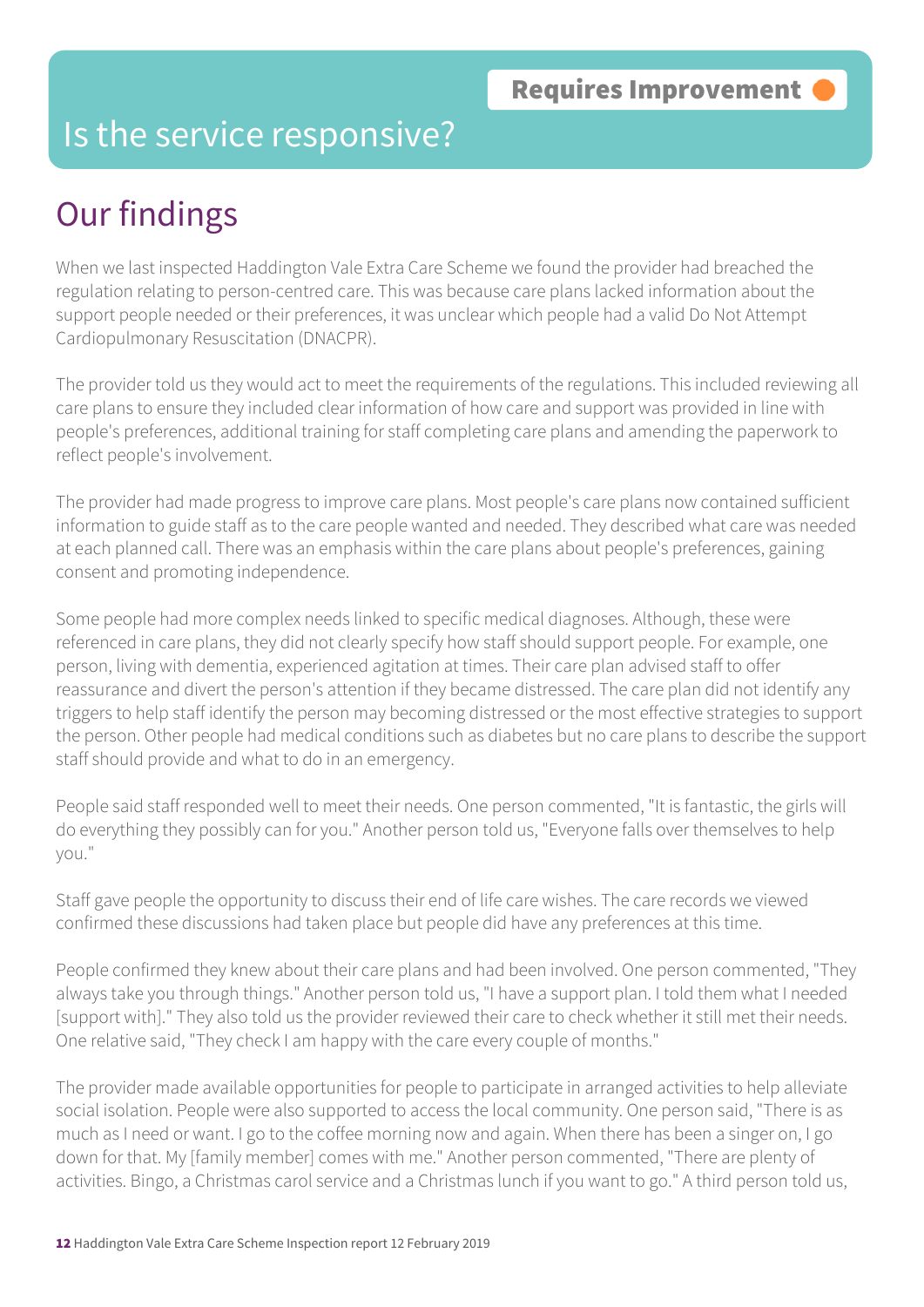"There are loads of activities." They went on to tell us staff always encouraged them to join in. They said staff would say, "Are you coming down, we are doing an activity. If I am missing they will call up and see if I want to join in. I join in everything."

The service looked at ways to make sure people had access to the information they needed in a way they could understand it, to comply with the Accessible Information Standard (AIS). The AIS is a framework put in place from August 2016 making it a legal requirement for all providers to ensure people with a disability or sensory loss can access and understand information they are given. The provider understood their responsibility to comply with the AIS and could access information regarding the service in different formats to meet people's diverse needs. Staff knew people well and knew how each person communicated.

Although people gave us only positive feedback about their care, they also knew how to raise concerns if required. One person commented, "I have no complaints at with them." Another person said, "I have never needed to complain. I cannot complain about any of them." The provider had an agreed process for dealing complaints. Since our last inspection there had been no complaints received about the care provided at the service.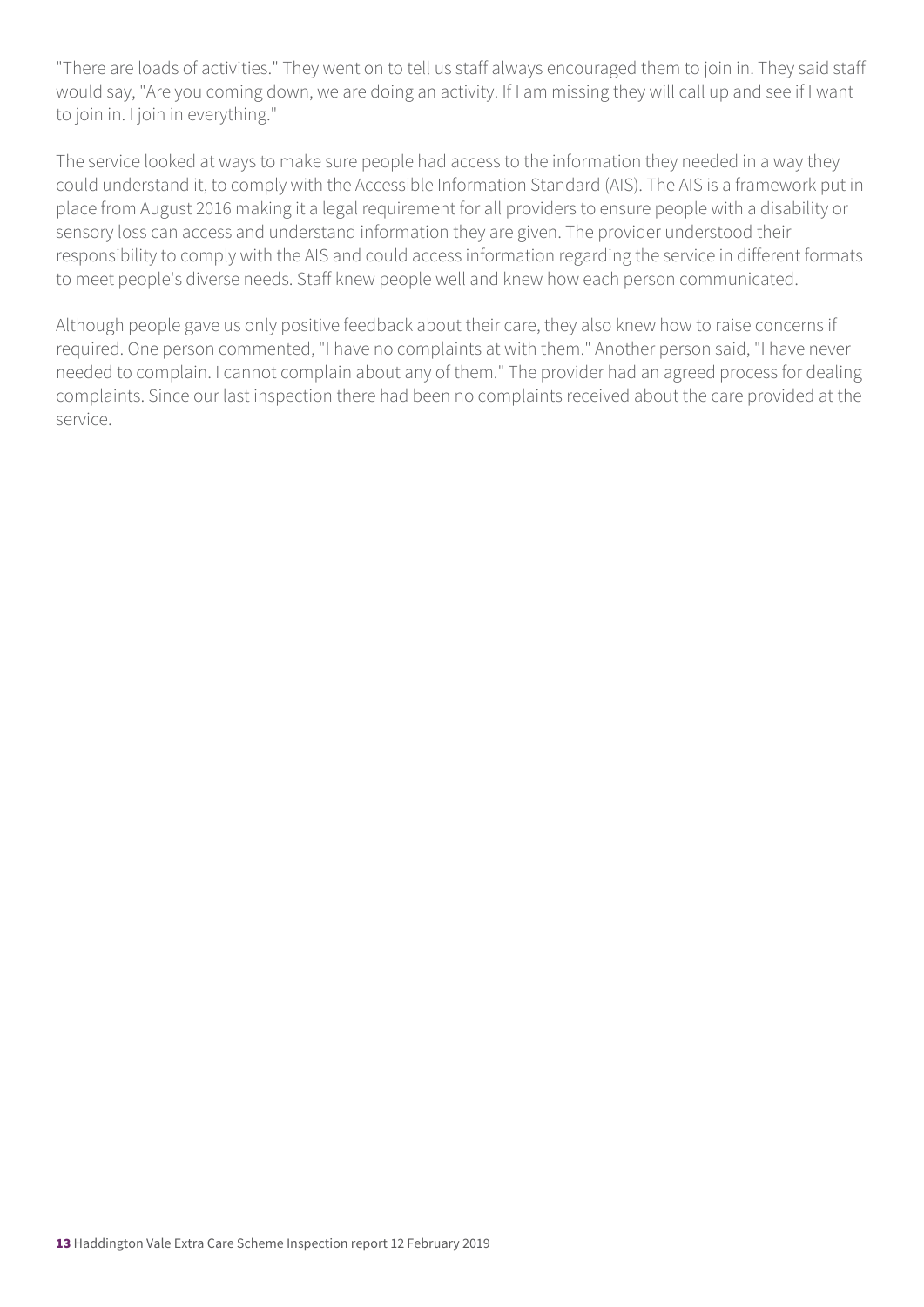#### Is the service well-led?

## Our findings

When we last inspected Haddington Vale Extra Care Scheme we found the provider had breached the regulation relating to good governance. This was because the provider did not operate effective systems for monitoring and assessing the quality of their service. For example, audits had not been effective in identifying the issues we found during our inspection. Information gained from other sources and quality audits was not used to drive improvement.

The provider told us they would act to meet the requirements of the regulations. This included assessing introducing more robust systems and processes to check quality including monthly audits and six monthly 'service user reviews'.

We found improvements were required to the process for care plan audits. Records showed these were usually six monthly which meant there was a risk issues would not always be identified in a timely way. We also noted they had not been effective in identifying the recording issues we found relating to the application of the MCA. However, other areas for improvement had been identified.

The provider's other quality assurance processes had been effective in identifying areas for improvement. These lead to changes to processes and systems across the service. For example, improvements to monthly medication audits which were now identifying issues with recording of medication administration records (MARs).

A medicines champion was also appointed who undertakes a weekly 10% sample checks of MARs, to supplement the monthly audits. Staff teams then attend monthly meetings to discuss any issues identified from sample checks. All care staff had attended workshops to go through the completion of MAR charts. This was a direct result of themes and trends identified from medication audits relating to recording errors. Other audits looked at safeguarding, accidents and incidents, missed visits and complaints.

The service had a registered manager in post. They were intending to deregister due to a restructure of the management team. Another manager had applied to register with the CQC to become the registered manager. The registered manager had submitted the required notification to the CQC for significant events at the service. Following the last inspection, the provider had a dedicated compliance officer to work across all of the provider's services.

People and relatives gave positive feedback about the management of the service. One person commented, "[Manager] is definitely approachable. They are all really nice people. Another person said, "Management are lovely. If I get a letter and can't understand it, they help. They will do anything for you. I love it here." One relative said, "Management are lovely. You can go to the manager with any problems and they sit until they sort it out with you."

Staff gave similarly positive feedback. One staff member said, "[Registered manager] is very approachable. I can go to them anytime." Another staff member said, "Management are great, I can go to them no problem."